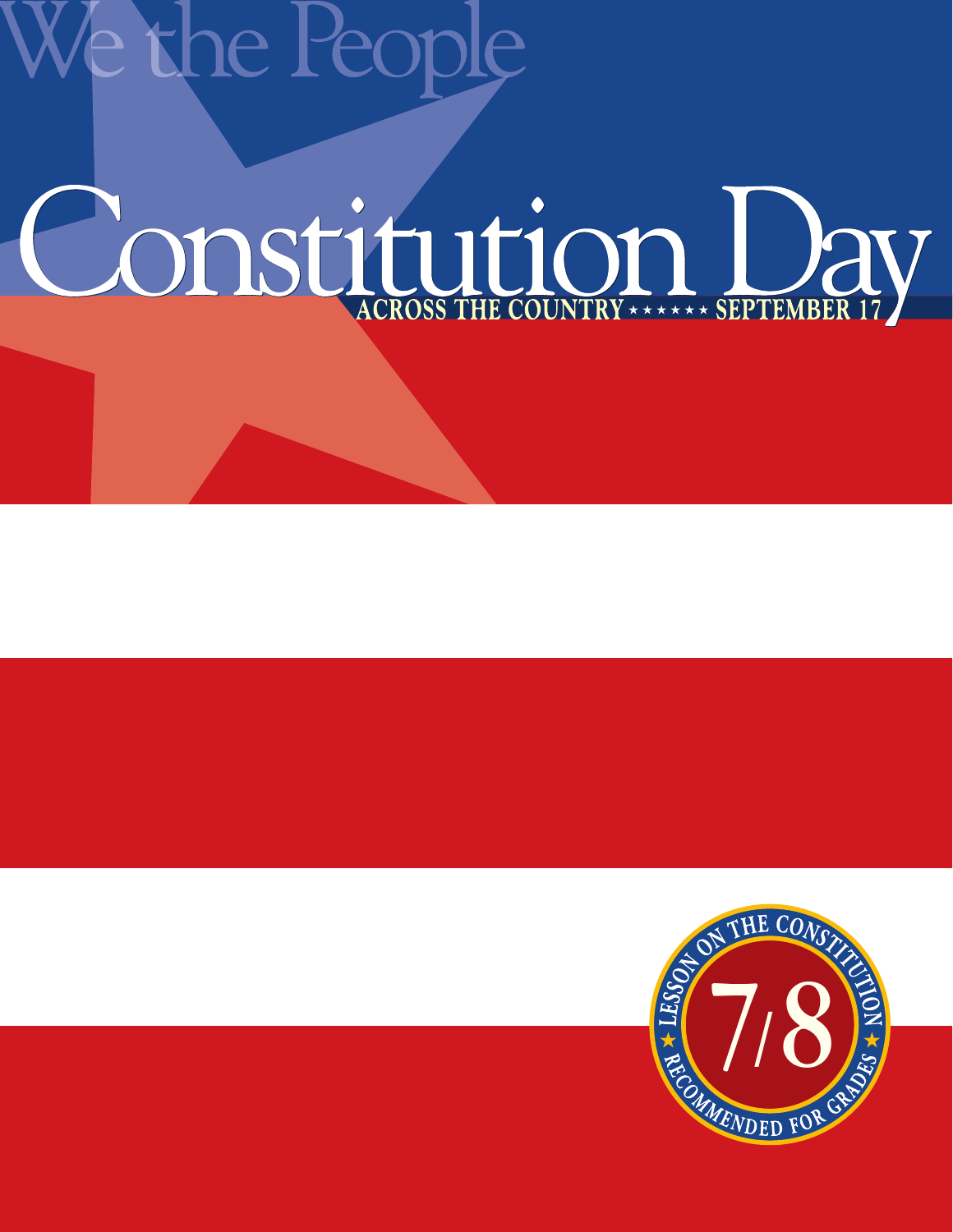# About Constitution Day

★ ★ ★ ★ ★ ★ ★ ★ ★ ★ ★ ★ ★ ★ ★ ★ ★ ★ ★ ★

In 1952, President Harry S. Truman signed a bill that moved "I Am an American Day" from the third Sunday in May to September 17 so that this holiday would coincide with the signing of the U.S. Constitution in 1787. Congress renamed the holiday "Citizenship Day." A joint resolution passed in 1956 requested the President to proclaim the week beginning September 17 and ending September 23 each year as "Constitution Week."

Senator Robert C. Byrd (D-WV) entered an amendment to the Consolidated Appropriations Act of 2005 that changed the name of the September 17 holiday to "Constitution Day and Citizenship Day." The purpose of "Constitution Day and Citizenship Day" is to honor and celebrate the privileges and responsibilities of U.S. citizenship for both native-born and naturalized citizens, while commemorating the creation and signing of the supreme law of our land.

The addition of the amendment, known as Public Law 108-477, requires all schools that receive federal funds hold an educational program for their students on September 17 of each year. This lesson, which is adapted from curricular materials on the Constitution produced by th[e Center for](http://www.civiced.org) [Civic Education,](http://www.civiced.org) is designed to assist schools and federal agencies to meet the requirements of this law.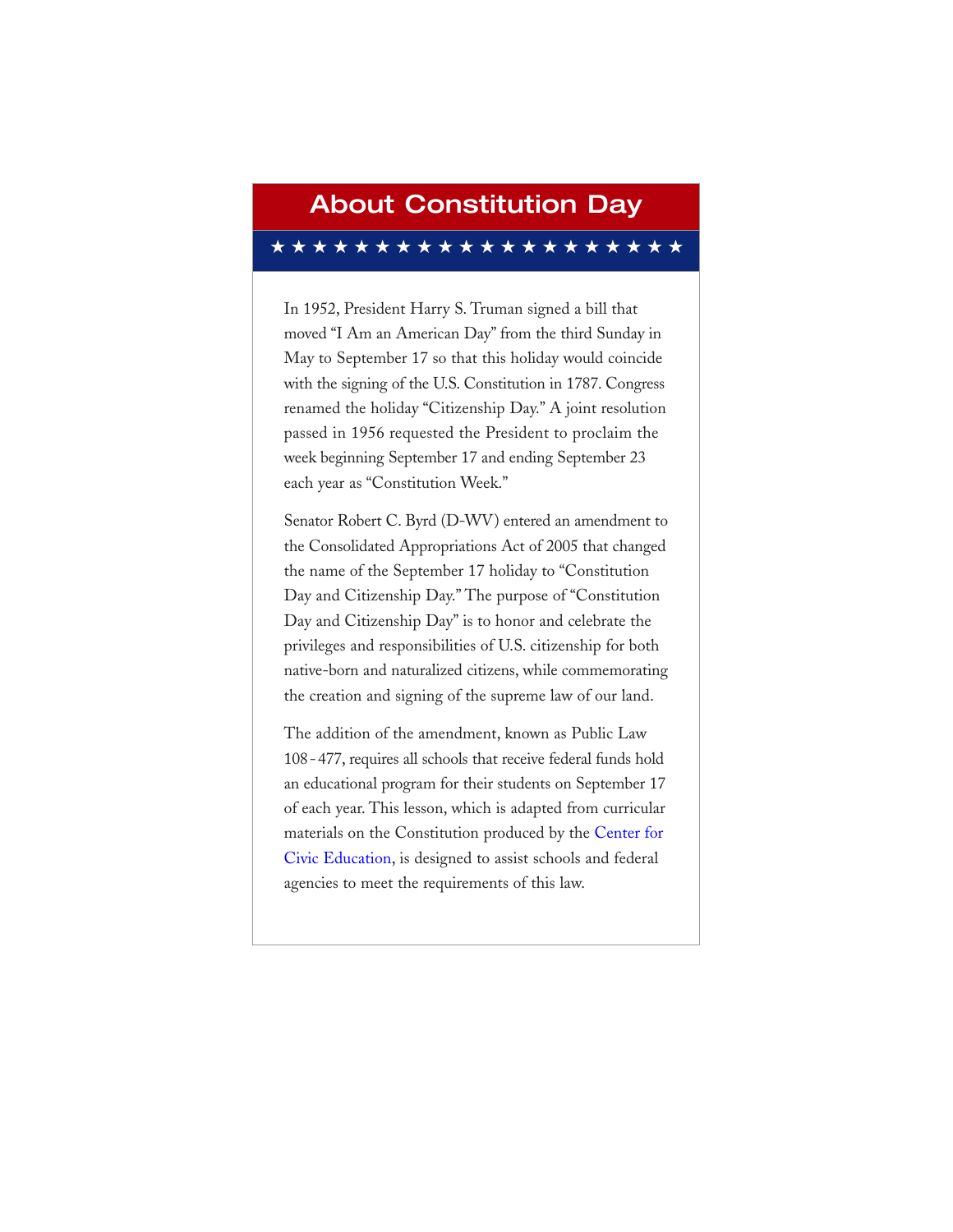What is the federal system created by the Constitution ?

150000000

 $\overline{\mathbf{H}}$ 

m

Å

**ANGELIA BER** 

ĪĪ.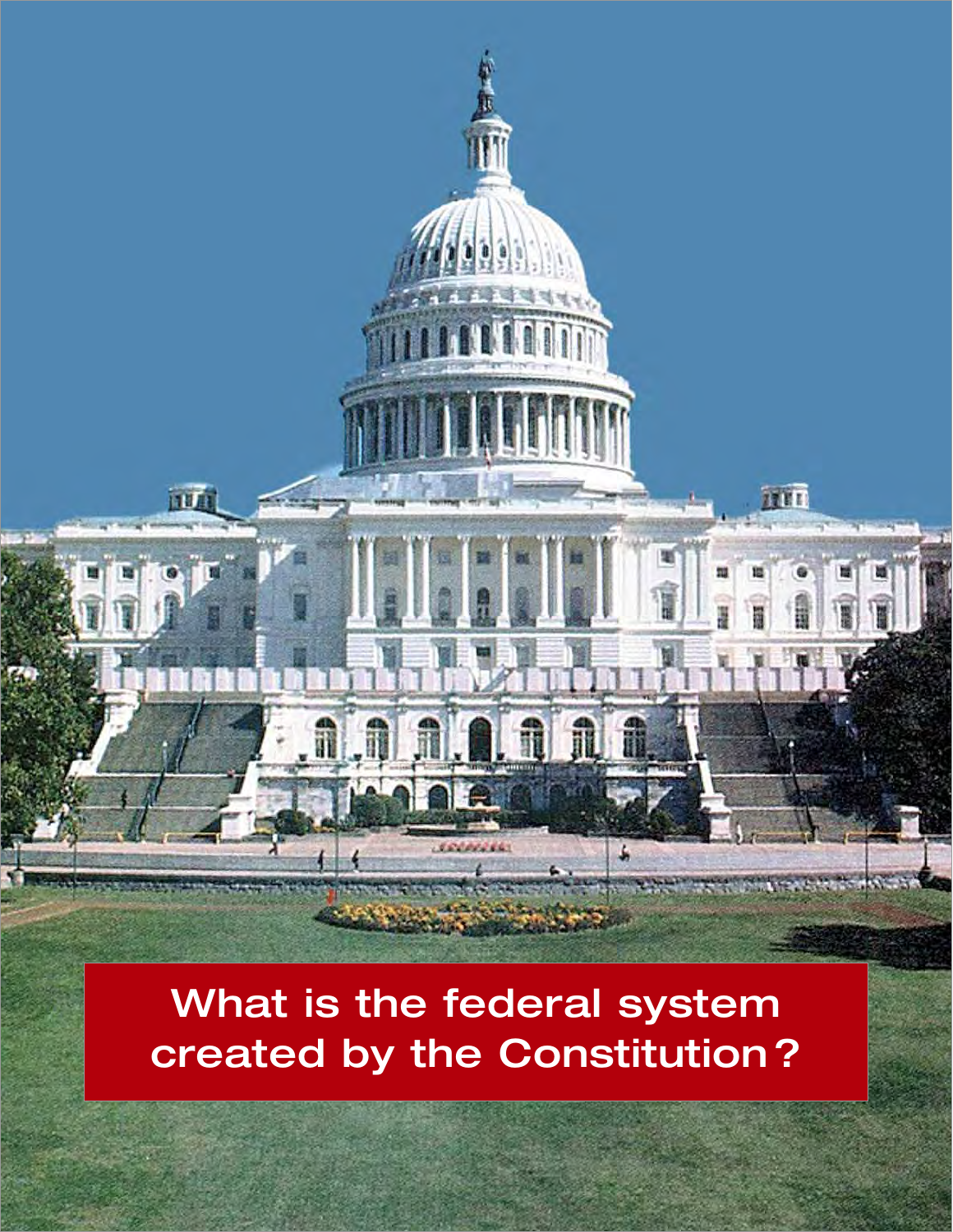#### PURPOSE OF THE LESSON | TERMS TO UNDERSTAND

In this lesson you will learn how the Constitution established a new way to organize a government. It is called a federal system. When you finish this lesson, you should be able to explain what a federal system is and how it differs from other forms of government. You should also be able to identify some strengths and weaknesses of a federal system. Finally, you should be able to explain why you think the Framers created such a system of government.

**authority confederation federalism federal system sovereignty supremacy clause unitary government**



*The men who worked together to create our Constitution are known as the Framers. Why do you think they wanted to create a new type of government?*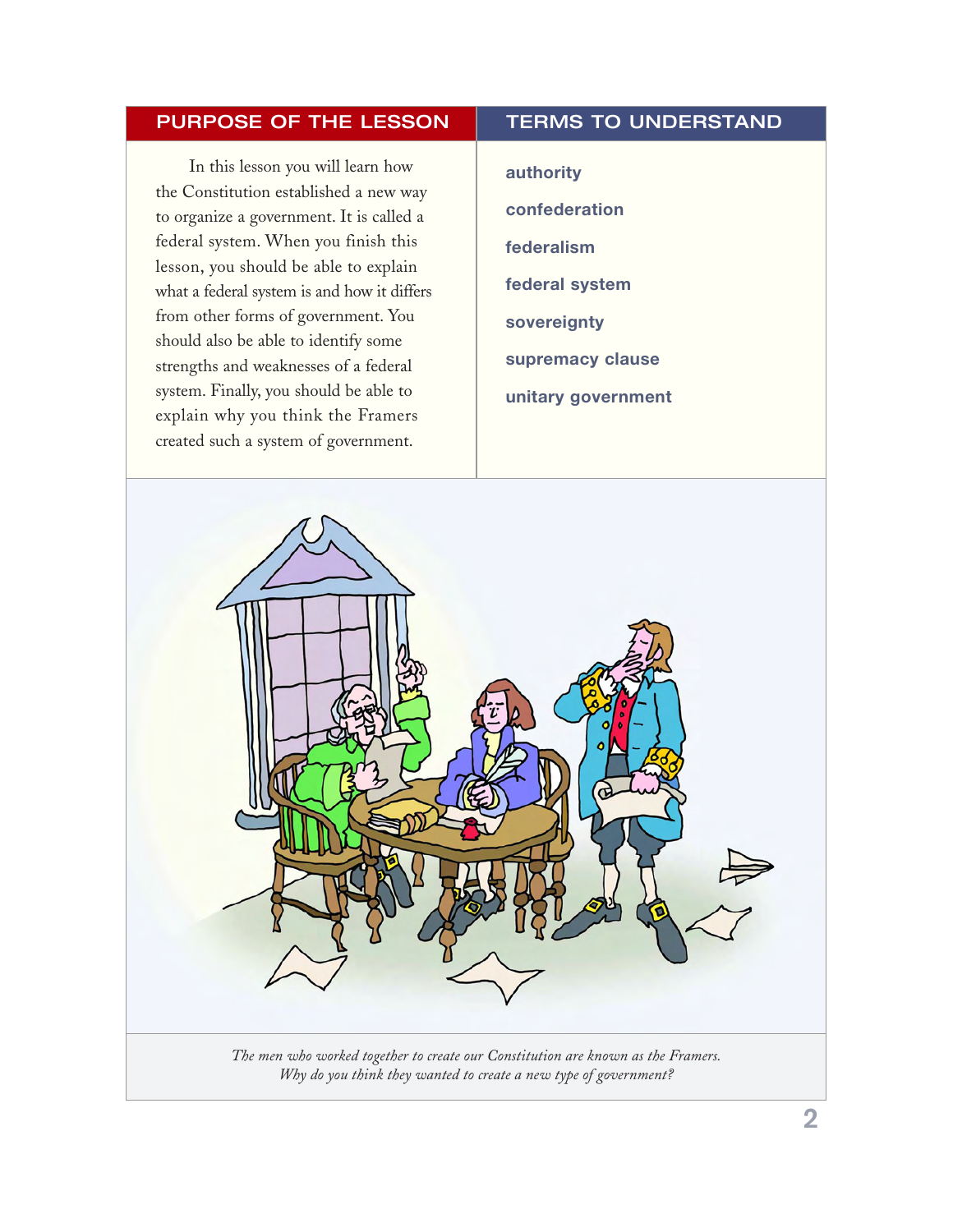# What are the different kinds of government?

Before our government was established under the Constitution, most nations had been organized in one of two ways.

- 1. **Unitary governments** were those in which central governments acted directly upon their citizens. Local and state governments received their powers from the central government and were under its control. As a result, central governments were much stronger than local and state governments. Great Britain had a unitary form of government.
- 2. **Confederations** were central governments organized for such limited purposes as defense and regulation of trade. The state governments in a confederation kept full control over anything that affected their own citizens and territory. The separate states were considered stronger than the central government. The United States under the Articles of Confederation had a confederate form of government.

In contrast to these ways of organizing a government, the Constitution created a **federal system** of government.



*How do each of these types of government differ in their distribution of power?*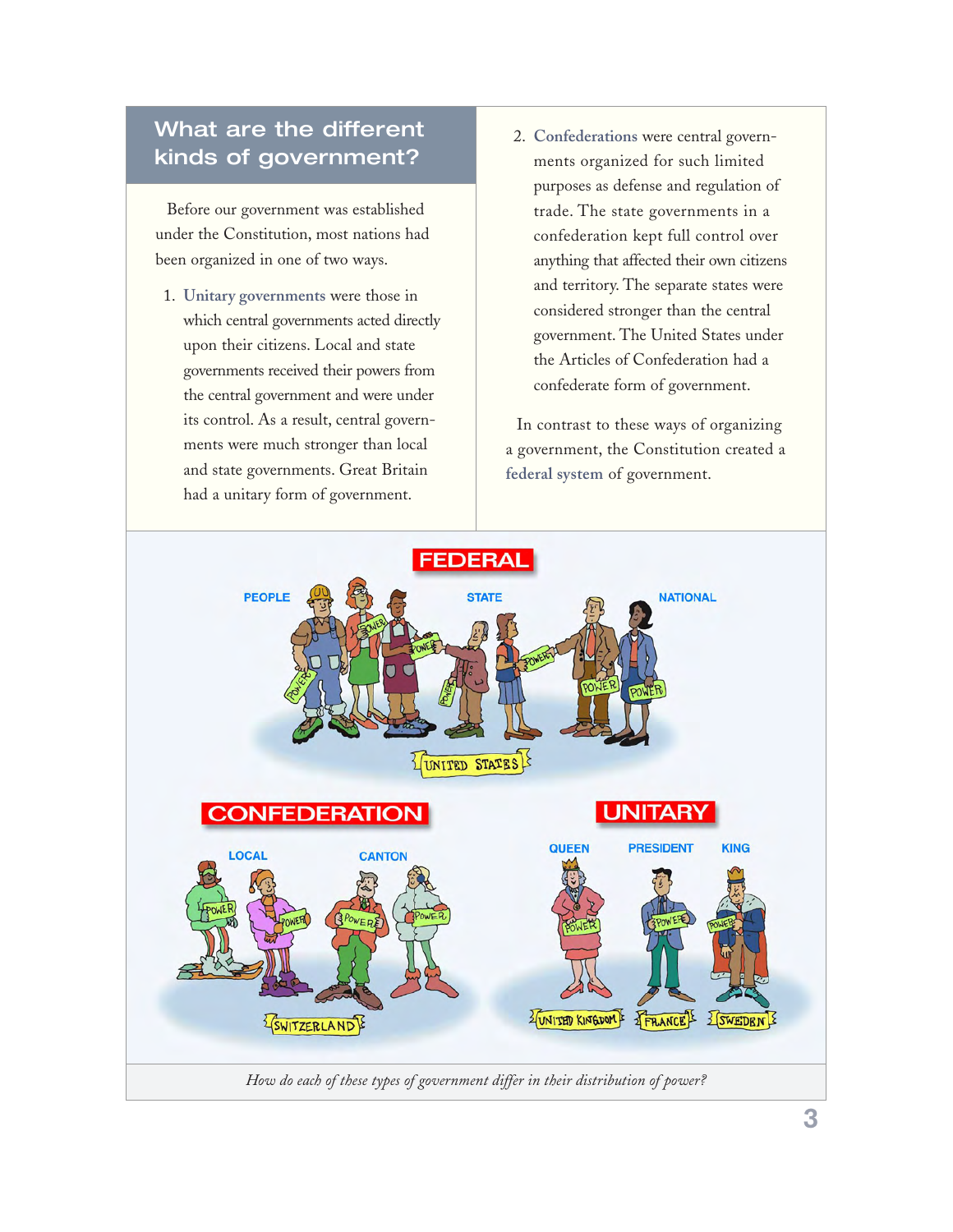# How is a federal system different from other systems of government?

The government created by the Framers differed in the following two important ways from other existing systems of government. To understand these differences we must introduce a new term — authority. We will define **authority** as the right to govern. According to the natural rights philosophy, people have the right, or authority, to govern themselves. They also have the right, or authority, to create a government and give it the right to govern them. These ideas were used by the Framers in creating a federal system.

1. **Sovereignty**, or the ultimate authority of the government, is held by the people. The Constitution begins with the words "We the People of the United States." The people have created the government and given it the authority to govern them. The people, however, have the final or ultimate authority to control their government by the means provided in the Constitution.

In most other nations of that time, the government held the ultimate authority. This was true even if the government had originally received its authority from the people. For example, in some countries the king was sovereign. In Great Britain, the Parliament was sovereign. In the United States, the people are sovereign.

2. **Federalism**. The second major difference is that the Constitution provides for a federal system of government. In a federal system the people do not delegate, or give, all power to one central government. Instead, they delegate some power to their national government, some to their state governments, some to both, and they keep some powers, or rights, for themselves.

#### PROBLEM SOLVING

# How does a federal system work?

Your class will work in small groups. The illustration on page 3 shows how a federal system of government works. Each group should examine the illustration and answer the four questions in the next column. Each group should then share its answers with the rest of the class.

- 1. Where does power come from in this system of government?
- 2. Who is power given to?
- 3. What are the main differences between federal, unitary, and confederate systems of government?
- 4. Why do you think the Framers developed this system of government?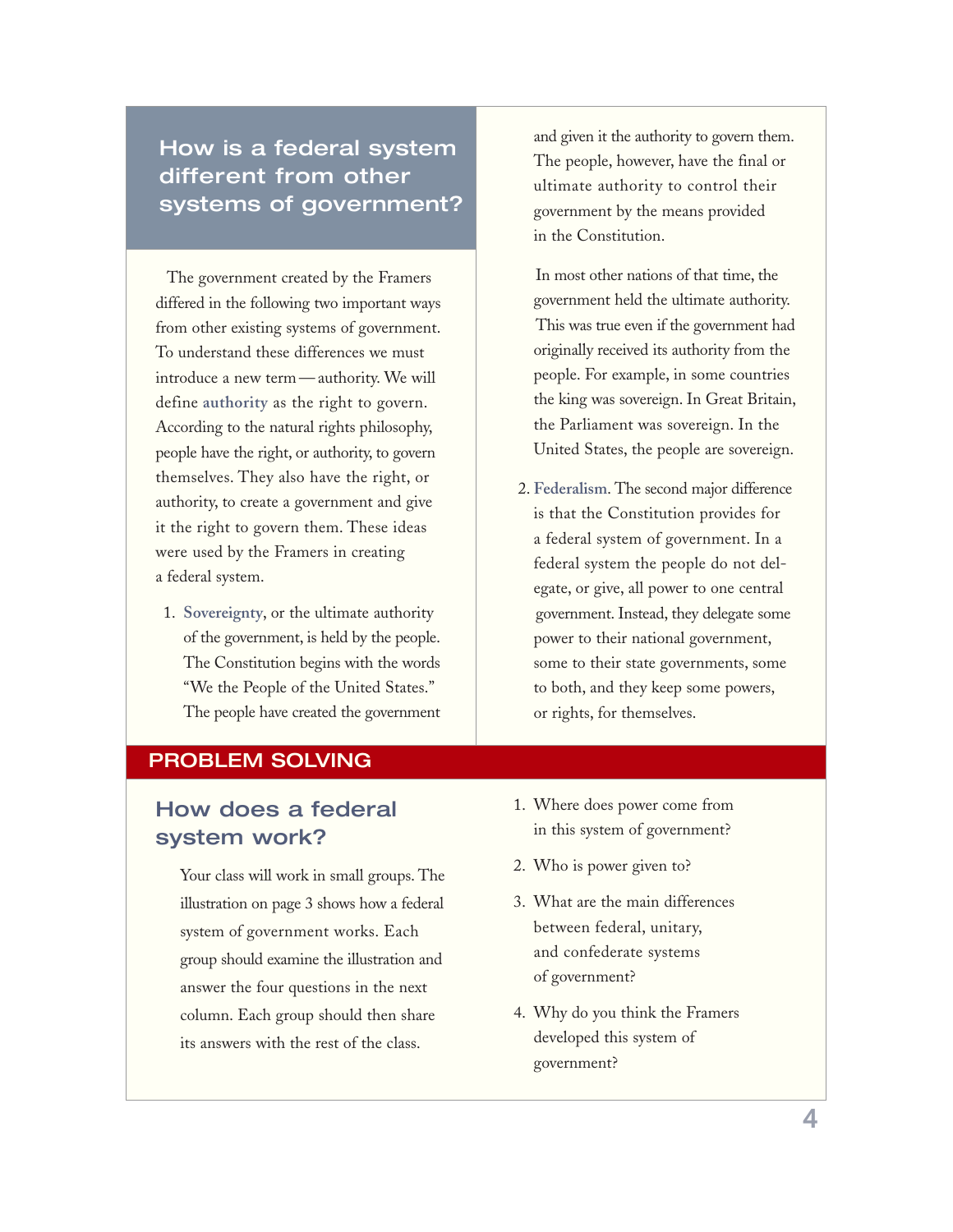# How is power distributed in the federal system?

The following are examples of how power is distributed in our federal system.

#### **• Powers to the national or federal government**

As citizens of the nation, the people give certain powers to the federal government. These powers are described in the Constitution. They include the power to create post offices, control interstate and foreign trade, declare and conduct war, and create a national currency.

#### **• Powers to state governments**

As citizens in the various states, the people give certain powers to their state governments. These powers are listed in each state's constitution. They include the power to control trade within the state, establish public schools, create motor vehicle laws, and control marriage and divorce practices.

#### **• Powers that are shared**

It is important to know that in our federal system the federal and state government share certain powers. For example, both governments have the power to tax citizens and businesses and to provide for the health and welfare of the people.

#### **• Powers kept by the people**

Certain rights and powers have been kept by the people and not delegated to any government. They include the right to believe what we wish, select our careers, choose our friends, travel, and raise a family.

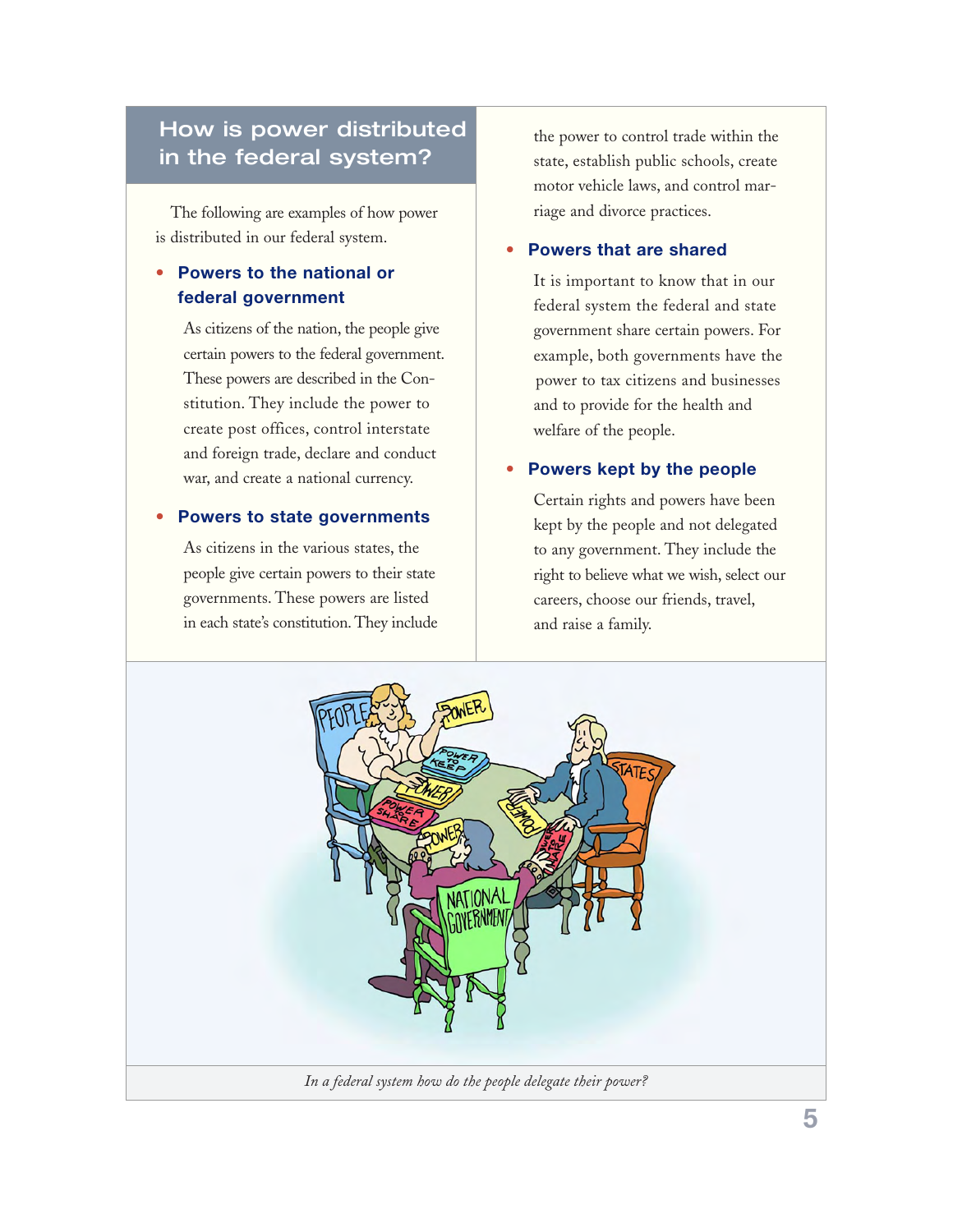Why does the federal government have greater power than the state governments?

There were many disagreements among the Framers about what powers the federal government should have. They did agree however that the powers of the federal government were to be greater than those of the state governments. This is clearly stated in the **supremacy clause** of Article VI. The states cannot make laws that conflict with the Constitution or laws made by Congress.

# What conflicts might arise between federal and state government?

In our federal system, Congress can make laws governing the people. The state governments can also make laws governing the people. You can imagine that in this kind of system, there will be many times when state laws conflict with those made by Congress. In one instance, these conflicts led to a war between the states — the Civil War.

The Framers created a new and very complicated form of government. They could not predict exactly what powers the state and federal governments would eventually have. Early in our history, the state governments were very powerful. Today, the federal government has far more power over the state governments than most of the Framers could have imagined.

In thinking about the relationship between the federal and state governments, it is important to understand the following things.

- **•** In spite of the increase in the power of the federal government, most of the laws that affect us directly are state laws. These include laws regarding education, property, contracts, families, and criminal behavior.
- **•** In most cases it is Congress that decides how much power will be left to the states. Congress makes its decisions on the basis of practical and political issues. Voters can influence these decisions.

In developing a federal system of government, the Framers invented a new way to organize a government. In this system, sovereignty remains with the people. The people give certain limited powers to the federal and state governments. Each level of government has the authority to act directly upon the people.

This complicated system is sometimes not as efficient as a unitary system of government. The Framers did not see this as a disadvantage. In fact they considered it to be one of the advantages of federalism. The Framers thought that the separation of powers between the federal and state governments was one way to protect the rights of the people.

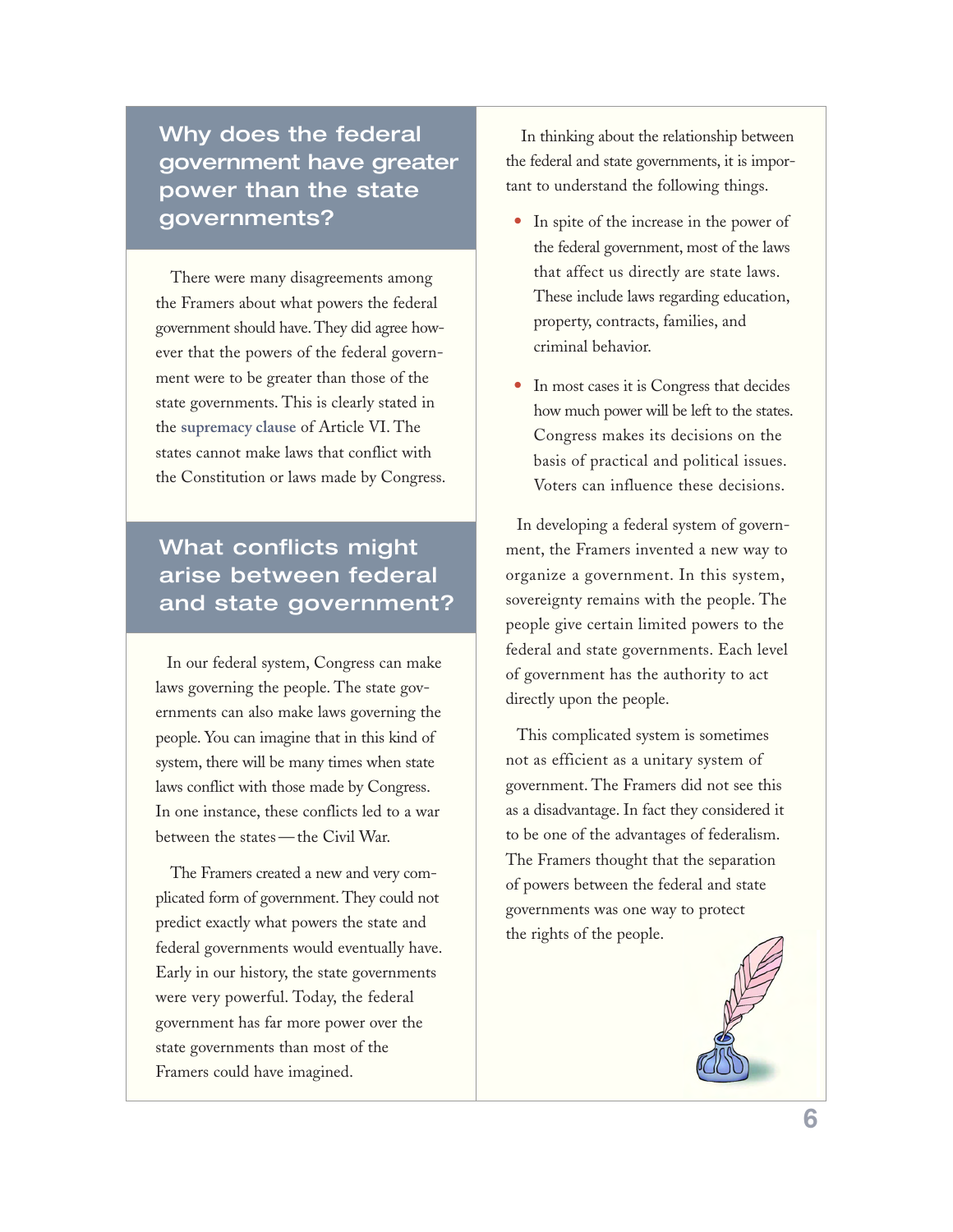# REVIEWING AND USING THE LESSON

- 1. Explain what a federal system is. Draw a diagram that shows how the federal system works in the United States.
- 2. Suppose you were in a situation, like the Framers, where you were organizing a government. Explain what you think might be some of the advantages and disadvantages of a federal system of government. Which responsibilities and powers would you give to the federal government? Which powers would you give to the state governments? Which powers would you keep for yourselves?
- 3. Define "sovereignty." Who has sovereignty in the United States? Give evidence to support your answer.
- 4. Discuss what problems might arise from different states passing different laws regarding:
	- **•** crime
	- **•** education
	- **•** employment
	- **•** housing
	- **•** welfare benefits

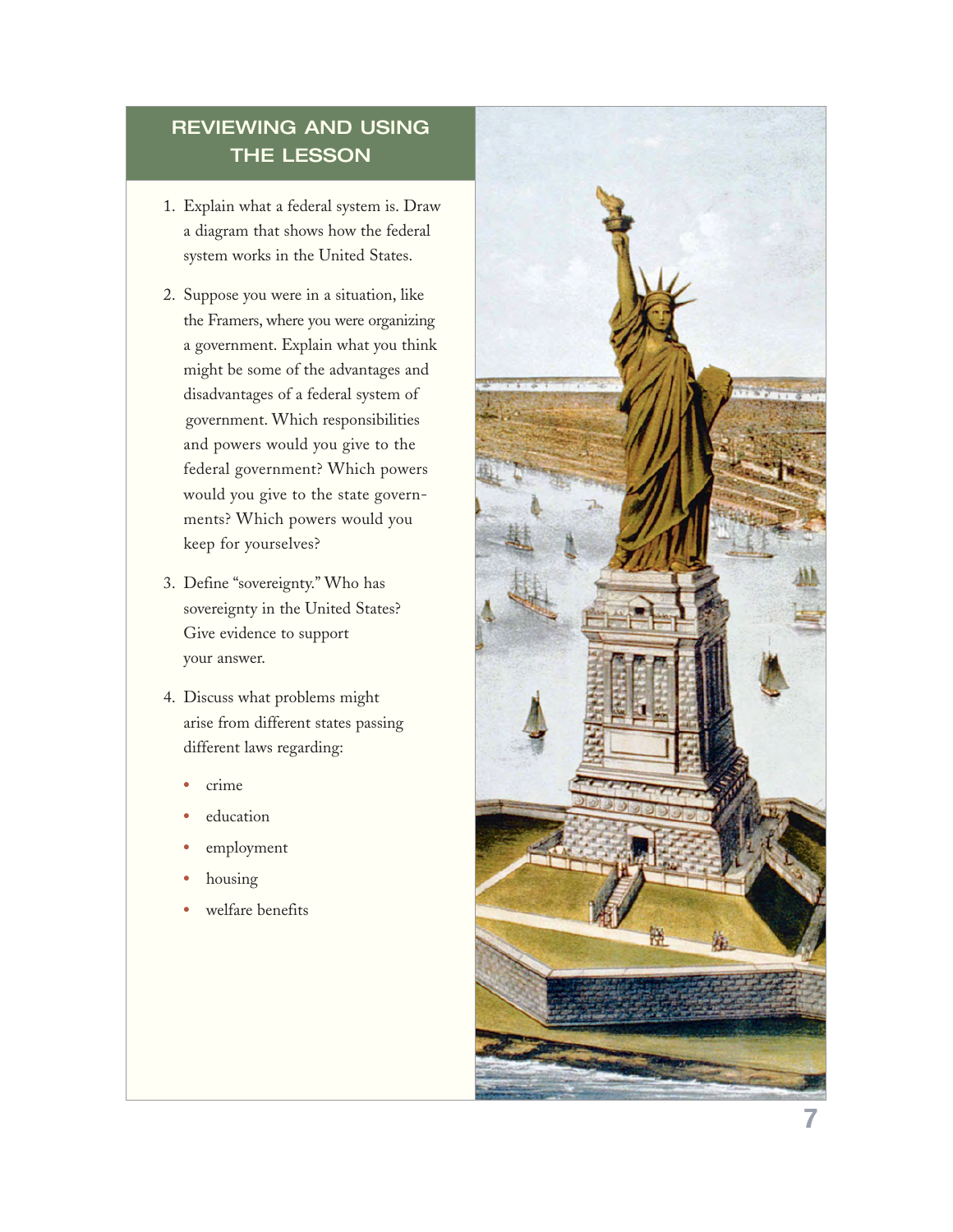#### LESSON OVERVIEW

This lesson is intended to help students understand the federal system of government created by the Framers. They learn that the Preamble to the Constitution makes it clear that, under our system of government, sovereignty belongs to the people and that the people delegate power to both federal and state governments and retain some powers for themselves. This federal system is contrasted with unitary and confederate systems. Students also learn that the supremacy clause of the Constitution makes it clear that in the inevitable conflicts between the federal and state governments, the authority of the Constitution is superior to the power of the states.

#### LESSON OBJECTIVES

**At the conclusion of the lesson, students should be able to**

- 1. describe our federal system, the source of its powers, and how powers are distributed within it
- 2. explain the essential differences between unitary, confederate, and federal systems of government
- 3. explain how the Constitution gives the federal government supreme power over the state governments

#### TEACHING PROCEDURES

#### **A. Introductory Activity Reviewing the Issue of Distribution of Power**

Introduce the lesson by explaining that the class will be looking at how power was to be distributed between the new federal government and the state governments. Remind students that most of the Framers, while wanting to create a more powerful federal government, were still suspicious of making the government too powerful at the expense of the state governments.

#### **B. Reading and Discussion Defining Unitary, Confederate, and Federal Government**

Have students read the first sections, "Purpose of the Lesson," and "What are the different kinds of government?" They should then read the section "How is a federal system different from other systems of government?" Be sure students understand and can explain the concepts of sovereignty and federal, unitary, and confederate systems of government. Ask them to give examples of each type of system, e.g., the present United States is a federal system, Switzerland is a confederate system, and Great Britain is a unitary system.

#### **C. Problem-Solving Activity**

To help students understand the different kinds of government, have them complete the "How does a federal system work?" activity.

**NOTES FOR THE TEACHER**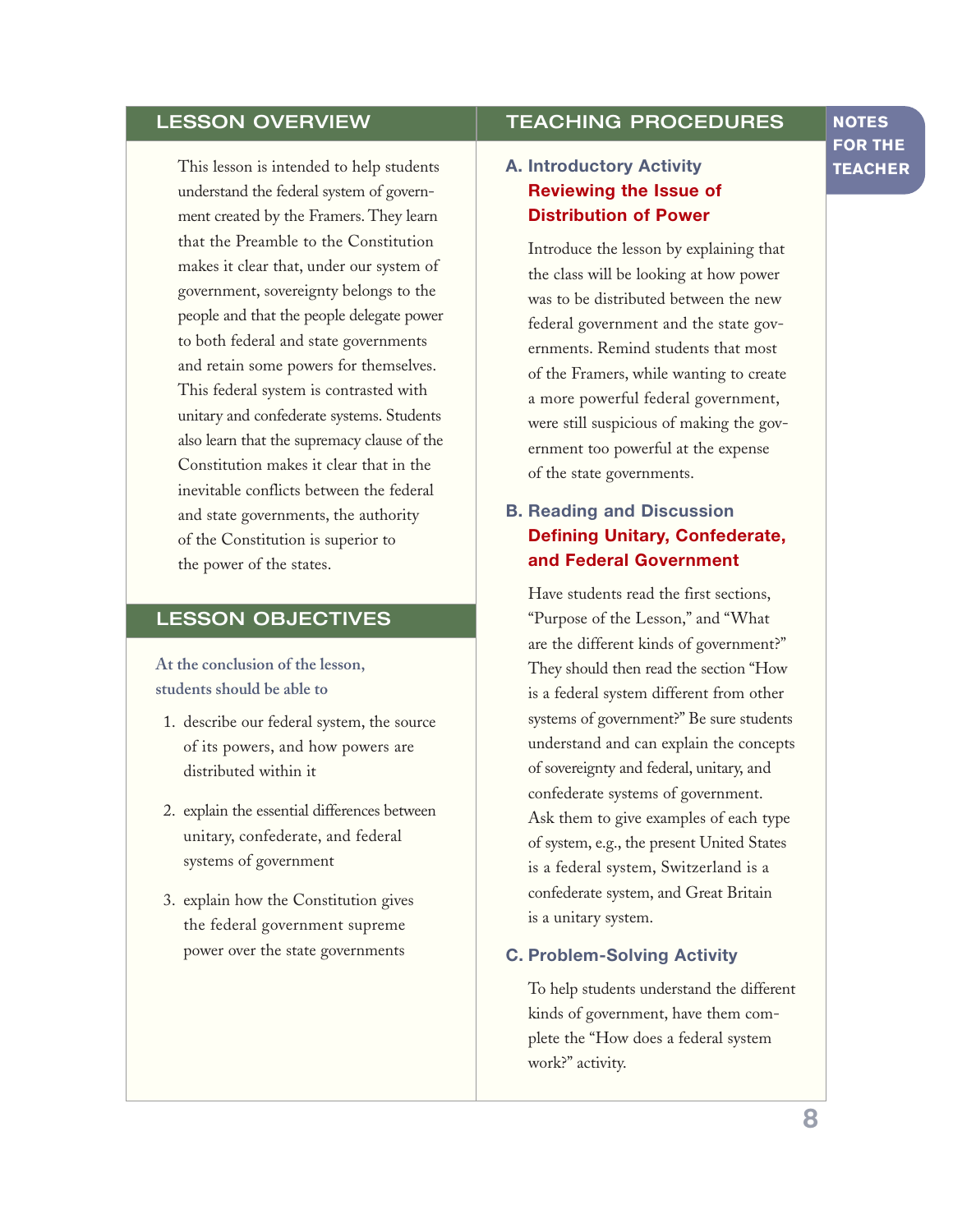#### **D. Reading and Discussion Understanding Federalism**

Have students read the next two sections, "How is power distributed in the federal system?" and "Why does the federal government have greater power than the state governments?" The term "federal system" (federalism) is a form of political organization in which governmental power is divided between a central government and territorial subdivisions. The term "federal government" refers to the national government of the United States. Be sure they understand that the people are the ultimate source of power in our system and that in the Constitution they have delegated some power to the state and federal governments and retained some powers for themselves. Also, be sure they understand that the supremacy clause of the Constitution places the federal government in a position of superior power over state governments.

### **E. Reading and Discussion What conflicts might arise between federal and state government ?**

Have students read the last section, "What conflicts might arise between federal and state government?". Discuss with them how the complexity of the federal system was thought by the Framers to be an advantage.

#### **F. Concluding Activity**

Conclude the lesson with a discussion of the questions in "Reviewing and Using the Lesson."

#### SUPPLEMENTAL ACTIVITIES

- 1. This lesson states that most laws that affect us directly are state laws. Have students keep track of their actions and activities for one school day. How were their actions or activities affected by laws? How many are federal laws? State laws? City or county ordinances?
- 2. Have students check newspapers for examples of issues that illustrate controversies over the division of power between the state and federal governments. Have them make a bulletin board of articles illustrating these issues.

#### ADDITIONAL READINGS

Bernstein, Richard. *Are We to Be a Nation? Making of the Constitution.* Cambridge: Harvard University Press, 1987.

Levy, Leonard W., ed. *Essays on the Making of the Constitution*. 1987 Reprint. New York: Oxford University Press.

Van Doren, Carl. *The Great Rehearsal.* Westport, Conn.: Greenwood Press, 1982.

**NOTES FOR THE TEACHER**